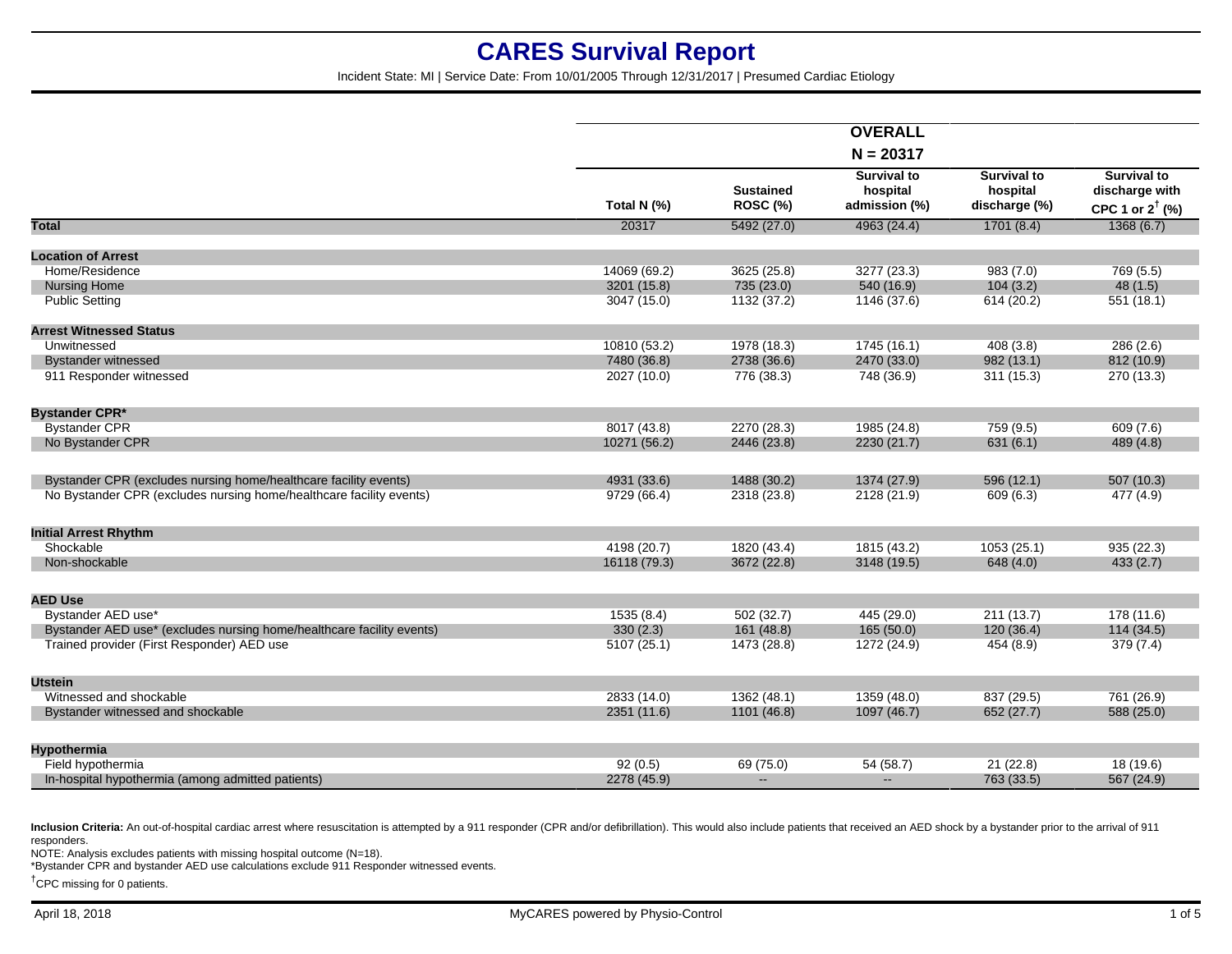Incident State: MI | Service Date: From 10/01/2005 Through 12/31/2017 | Presumed Cardiac Etiology

|                                                                       | Age = $\leq$ 1 years<br>$N = 171$ |                                     |                                                 |                                                 |                                                                    |
|-----------------------------------------------------------------------|-----------------------------------|-------------------------------------|-------------------------------------------------|-------------------------------------------------|--------------------------------------------------------------------|
|                                                                       | Total N (%)                       | <b>Sustained</b><br><b>ROSC (%)</b> | <b>Survival to</b><br>hospital<br>admission (%) | <b>Survival to</b><br>hospital<br>discharge (%) | <b>Survival to</b><br>discharge with<br>CPC 1 or $2^{\dagger}$ (%) |
| <b>Total</b>                                                          | 171                               | 18(10.5)                            | 27(15.8)                                        | 7(4.1)                                          | 3(1.8)                                                             |
| <b>Location of Arrest</b>                                             |                                   |                                     |                                                 |                                                 |                                                                    |
| Home/Residence                                                        | 158 (92.4)                        | 17(10.8)                            | 26 (16.5)                                       | 7(4.4)                                          | 3(1.9)                                                             |
| <b>Nursing Home</b>                                                   | 4(2.3)                            | 0(0.0)                              | 0(0.0)                                          | 0(0.0)                                          | 0(0.0)                                                             |
| <b>Public Setting</b>                                                 | 9(5.3)                            | 1(11.1)                             | 1(11.1)                                         | 0(0.0)                                          | 0(0.0)                                                             |
| <b>Arrest Witnessed Status</b>                                        |                                   |                                     |                                                 |                                                 |                                                                    |
| Unwitnessed                                                           | 135 (78.9)                        | 9(6.7)                              | 15(11.1)                                        | 1(0.7)                                          | 0(0.0)                                                             |
| <b>Bystander witnessed</b>                                            | 28 (16.4)                         | 9(32.1)                             | 10(35.7)                                        | 5(17.9)                                         | 3(10.7)                                                            |
| 911 Responder witnessed                                               | 8(4.7)                            | 0(0.0)                              | 2(25.0)                                         | 1(12.5)                                         | 0(0.0)                                                             |
| <b>Bystander CPR*</b>                                                 |                                   |                                     |                                                 |                                                 |                                                                    |
| <b>Bystander CPR</b>                                                  | 61(37.4)                          | 9(14.8)                             | 9(14.8)                                         | 4(6.6)                                          | 2(3.3)                                                             |
| No Bystander CPR                                                      | 102(62.6)                         | 9(8.8)                              | 16(15.7)                                        | 2(2.0)                                          | 1(1.0)                                                             |
| Bystander CPR (excludes nursing home/healthcare facility events)      | 58 (36.5)                         | 9(15.5)                             | 9(15.5)                                         | 4(6.9)                                          | 2(3.4)                                                             |
| No Bystander CPR (excludes nursing home/healthcare facility events)   | 101(63.5)                         | 9(8.9)                              | 15(14.9)                                        | 2(2.0)                                          | 1(1.0)                                                             |
| <b>Initial Arrest Rhythm</b>                                          |                                   |                                     |                                                 |                                                 |                                                                    |
| Shockable                                                             | 9(5.3)                            | 0(0.0)                              | 0(0.0)                                          | 0(0.0)                                          | 0(0.0)                                                             |
| Non-shockable                                                         | 161(94.7)                         | 18(11.2)                            | 27(16.8)                                        | 7(4.3)                                          | 3(1.9)                                                             |
| <b>AED Use</b>                                                        |                                   |                                     |                                                 |                                                 |                                                                    |
| Bystander AED use*                                                    | 1(0.6)                            | 0(0.0)                              | 0(0.0)                                          | 0(0.0)                                          | 0(0.0)                                                             |
| Bystander AED use* (excludes nursing home/healthcare facility events) | 0(0.0)                            | $0$ (NaN)                           | $0$ (NaN)                                       | $0$ (NaN)                                       | $0$ (NaN)                                                          |
| Trained provider (First Responder) AED use                            | 27(15.8)                          | 2(7.4)                              | 6(22.2)                                         | 0(0.0)                                          | 0(0.0)                                                             |
| <b>Utstein</b>                                                        |                                   |                                     |                                                 |                                                 |                                                                    |
| Witnessed and shockable                                               | 5(2.9)                            | 0(0.0)                              | 0(0.0)                                          | 0(0.0)                                          | 0(0.0)                                                             |
| Bystander witnessed and shockable                                     | 3(1.8)                            | 0(0.0)                              | 0(0.0)                                          | 0(0.0)                                          | 0(0.0)                                                             |
| <b>Hypothermia</b>                                                    |                                   |                                     |                                                 |                                                 |                                                                    |
| Field hypothermia                                                     | 0(0.0)                            | $0$ (NaN)                           | $0$ (NaN)                                       | $0$ (NaN)                                       | $0$ (NaN)                                                          |
| In-hospital hypothermia (among admitted patients)                     |                                   | $\overline{\phantom{a}}$            | $\mathbf{u}$                                    | 1(50.0)                                         | 0(0.0)                                                             |
|                                                                       | 2(7.4)                            |                                     |                                                 |                                                 |                                                                    |

Inclusion Criteria: An out-of-hospital cardiac arrest where resuscitation is attempted by a 911 responder (CPR and/or defibrillation). This would also include patients that received an AED shock by a bystander prior to the responders.

NOTE: Analysis excludes patients with missing hospital outcome (N=0).

\*Bystander CPR and bystander AED use calculations exclude 911 Responder witnessed events.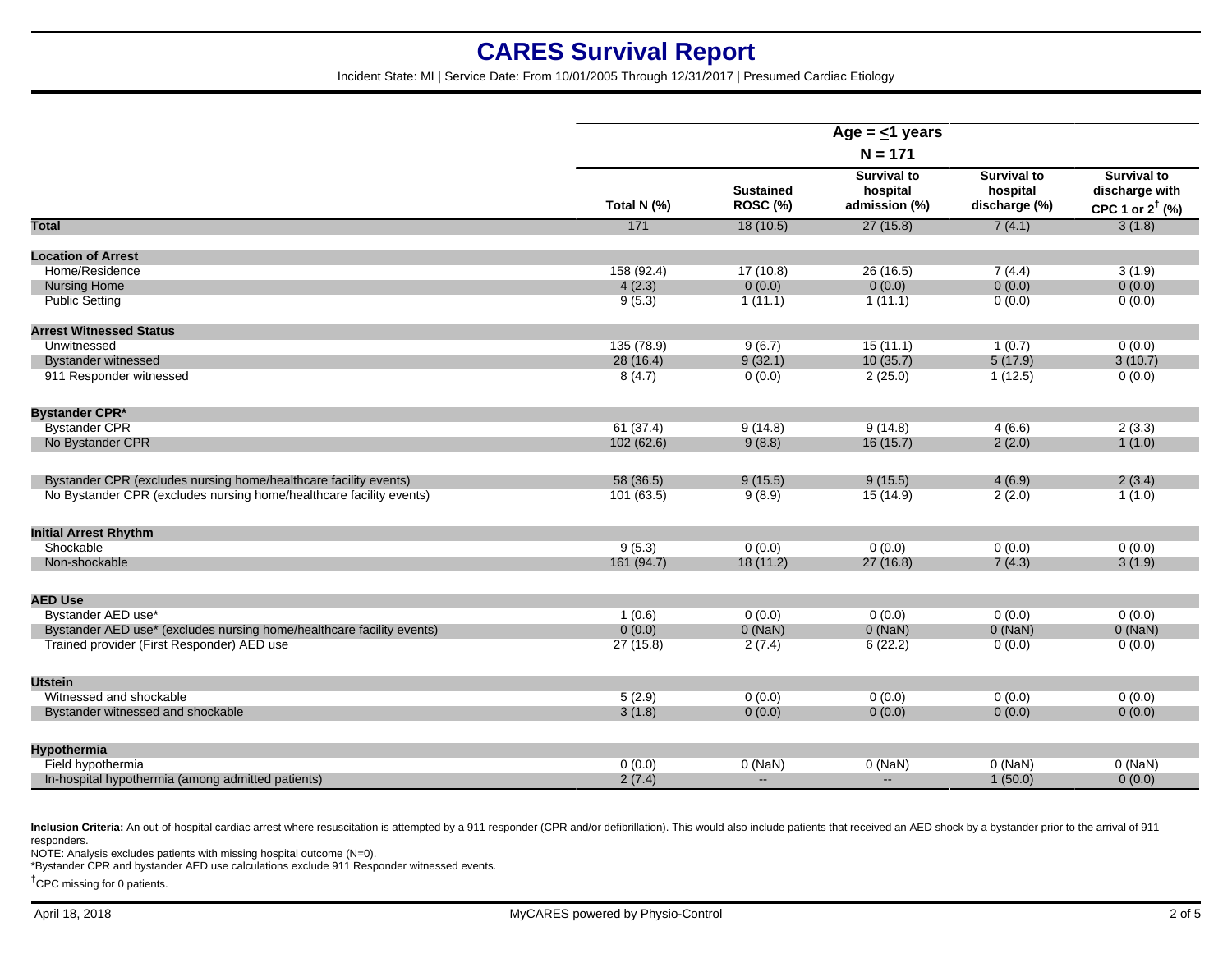Incident State: MI | Service Date: From 10/01/2005 Through 12/31/2017 | Presumed Cardiac Etiology

|                                                                       | Age = $>1$ - 12 years |                                     |                                                 |                                                 |                                                                    |  |
|-----------------------------------------------------------------------|-----------------------|-------------------------------------|-------------------------------------------------|-------------------------------------------------|--------------------------------------------------------------------|--|
|                                                                       | $N = 52$              |                                     |                                                 |                                                 |                                                                    |  |
|                                                                       | Total N (%)           | <b>Sustained</b><br><b>ROSC (%)</b> | <b>Survival to</b><br>hospital<br>admission (%) | <b>Survival to</b><br>hospital<br>discharge (%) | <b>Survival to</b><br>discharge with<br>CPC 1 or $2^{\dagger}$ (%) |  |
| <b>Total</b>                                                          | 52                    | 6(11.5)                             | 11(21.2)                                        | 4(7.7)                                          | 4(7.7)                                                             |  |
| <b>Location of Arrest</b>                                             |                       |                                     |                                                 |                                                 |                                                                    |  |
| Home/Residence                                                        | 47 (90.4)             | 4(8.5)                              | 9(19.1)                                         | 2(4.3)                                          | 2(4.3)                                                             |  |
| <b>Nursing Home</b>                                                   | 0(0.0)                | $0$ (NaN)                           | $0$ (NaN)                                       | $0$ (NaN)                                       | $0$ (NaN)                                                          |  |
| <b>Public Setting</b>                                                 | 5(9.6)                | 2(40.0)                             | 2(40.0)                                         | 2(40.0)                                         | 2(40.0)                                                            |  |
| <b>Arrest Witnessed Status</b>                                        |                       |                                     |                                                 |                                                 |                                                                    |  |
| Unwitnessed                                                           | 36 (69.2)             | 1(2.8)                              | 5(13.9)                                         | 0(0.0)                                          | 0(0.0)                                                             |  |
| <b>Bystander witnessed</b>                                            | 16(30.8)              | 5(31.2)                             | 6(37.5)                                         | 4(25.0)                                         | 4(25.0)                                                            |  |
| 911 Responder witnessed                                               | 0(0.0)                | $0$ (NaN)                           | $0$ (NaN)                                       | $0$ (NaN)                                       | $0$ (NaN)                                                          |  |
| <b>Bystander CPR*</b>                                                 |                       |                                     |                                                 |                                                 |                                                                    |  |
| <b>Bystander CPR</b>                                                  | 18(34.6)              | 1(5.6)                              | 4(22.2)                                         | 2(11.1)                                         | 2(11.1)                                                            |  |
| No Bystander CPR                                                      | 34(65.4)              | 3(8.8)                              | 7(20.6)                                         | 2(5.9)                                          | 2(5.9)                                                             |  |
| Bystander CPR (excludes nursing home/healthcare facility events)      | 17(33.3)              | 3(17.6)                             | 4(23.5)                                         | 2(11.8)                                         | 2(11.8)                                                            |  |
| No Bystander CPR (excludes nursing home/healthcare facility events)   | 34 (66.7)             | 3(8.8)                              | 7(20.6)                                         | 2(5.9)                                          | 2(5.9)                                                             |  |
| <b>Initial Arrest Rhythm</b>                                          |                       |                                     |                                                 |                                                 |                                                                    |  |
| Shockable                                                             | 5(9.6)                | 2(40.0)                             | 2(40.0)                                         | 2(40.0)                                         | 2(40.0)                                                            |  |
| Non-shockable                                                         | 47 (90.4)             | 4(8.5)                              | 9(19.1)                                         | 2(4.3)                                          | 2(4.3)                                                             |  |
| <b>AED Use</b>                                                        |                       |                                     |                                                 |                                                 |                                                                    |  |
| Bystander AED use*                                                    | 3(5.8)                | 1(33.3)                             | 2(66.7)                                         | 2(66.7)                                         | 2(66.7)                                                            |  |
| Bystander AED use* (excludes nursing home/healthcare facility events) | 2(3.9)                | 2(100.0)                            | 2(100.0)                                        | 2(100.0)                                        | 2(100.0)                                                           |  |
| Trained provider (First Responder) AED use                            | 11(21.2)              | 1(9.1)                              | 2(18.2)                                         | 0(0.0)                                          | 0(0.0)                                                             |  |
| <b>Utstein</b>                                                        |                       |                                     |                                                 |                                                 |                                                                    |  |
| Witnessed and shockable                                               | 3(5.8)                | 2(66.7)                             | 2(66.7)                                         | 2(66.7)                                         | 2(66.7)                                                            |  |
| Bystander witnessed and shockable                                     | 3(5.8)                | 2(66.7)                             | 2(66.7)                                         | 2(66.7)                                         | 2(66.7)                                                            |  |
| Hypothermia                                                           |                       |                                     |                                                 |                                                 |                                                                    |  |
| Field hypothermia                                                     | 1(2.0)                | 1(100.0)                            | 1(100.0)                                        | 1(100.0)                                        | 1(100.0)                                                           |  |
| In-hospital hypothermia (among admitted patients)                     | 2(18.2)               | $\overline{a}$                      | $-$                                             | 1(50.0)                                         | 1(50.0)                                                            |  |
|                                                                       |                       |                                     |                                                 |                                                 |                                                                    |  |

Inclusion Criteria: An out-of-hospital cardiac arrest where resuscitation is attempted by a 911 responder (CPR and/or defibrillation). This would also include patients that received an AED shock by a bystander prior to the responders.

NOTE: Analysis excludes patients with missing hospital outcome (N=1).

\*Bystander CPR and bystander AED use calculations exclude 911 Responder witnessed events.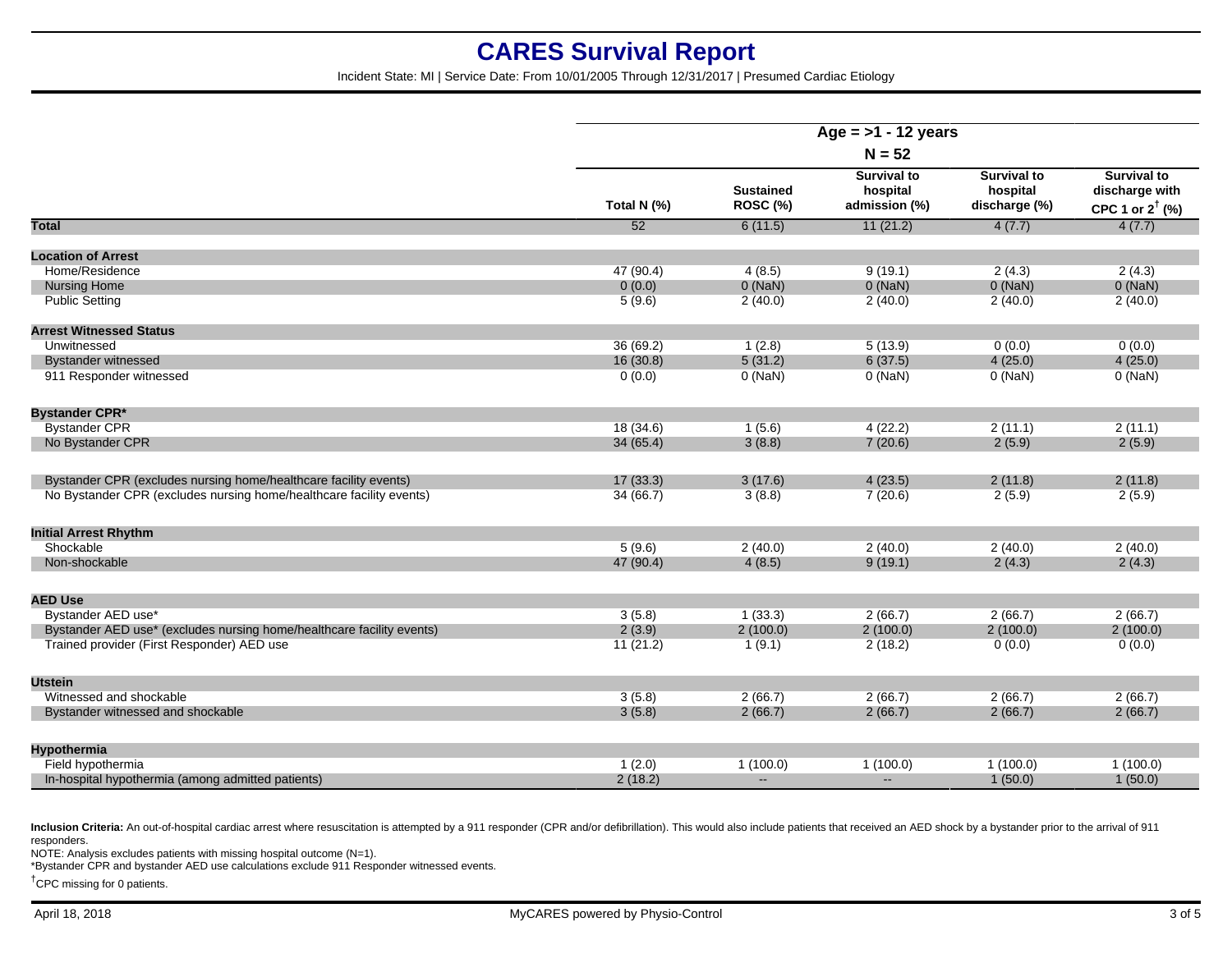Incident State: MI | Service Date: From 10/01/2005 Through 12/31/2017 | Presumed Cardiac Etiology

|                                                                       | Age = $13 - 18$ years<br>$N = 72$ |                              |                                                 |                                                 |                                                                    |  |
|-----------------------------------------------------------------------|-----------------------------------|------------------------------|-------------------------------------------------|-------------------------------------------------|--------------------------------------------------------------------|--|
|                                                                       |                                   |                              |                                                 |                                                 |                                                                    |  |
|                                                                       | Total N (%)                       | <b>Sustained</b><br>ROSC (%) | <b>Survival to</b><br>hospital<br>admission (%) | <b>Survival to</b><br>hospital<br>discharge (%) | <b>Survival to</b><br>discharge with<br>CPC 1 or $2^{\dagger}$ (%) |  |
| <b>Total</b>                                                          | $\overline{72}$                   | 24(33.3)                     | 30(41.7)                                        | 16(22.2)                                        | 14(19.4)                                                           |  |
| <b>Location of Arrest</b>                                             |                                   |                              |                                                 |                                                 |                                                                    |  |
| Home/Residence                                                        | 58 (80.6)                         | 17(29.3)                     | 18(31.0)                                        | 8(13.8)                                         | 6(10.3)                                                            |  |
| <b>Nursing Home</b>                                                   | 0(0.0)                            | $0$ (NaN)                    | $0$ (NaN)                                       | $0$ (NaN)                                       | $0$ (NaN)                                                          |  |
| <b>Public Setting</b>                                                 | 14 (19.4)                         | 7(50.0)                      | 12(85.7)                                        | 8(57.1)                                         | 8(57.1)                                                            |  |
| <b>Arrest Witnessed Status</b>                                        |                                   |                              |                                                 |                                                 |                                                                    |  |
| Unwitnessed                                                           | 43 (59.7)                         | 9(20.9)                      | 12(27.9)                                        | 4(9.3)                                          | 2(4.7)                                                             |  |
| <b>Bystander witnessed</b>                                            | 26(36.1)                          | 14 (53.8)                    | 17(65.4)                                        | 12(46.2)                                        | 12(46.2)                                                           |  |
| 911 Responder witnessed                                               | 3(4.2)                            | 1(33.3)                      | 1(33.3)                                         | 0(0.0)                                          | 0(0.0)                                                             |  |
| <b>Bystander CPR*</b>                                                 |                                   |                              |                                                 |                                                 |                                                                    |  |
| <b>Bystander CPR</b>                                                  | 31(44.9)                          | 16(51.6)                     | 17(54.8)                                        | 12(38.7)                                        | 12(38.7)                                                           |  |
| No Bystander CPR                                                      | 38(55.1)                          | 7(18.4)                      | 12(31.6)                                        | 4(10.5)                                         | 2(5.3)                                                             |  |
| Bystander CPR (excludes nursing home/healthcare facility events)      | 30(44.1)                          | 16(53.3)                     | 16(53.3)                                        | 12(40.0)                                        | 12(40.0)                                                           |  |
| No Bystander CPR (excludes nursing home/healthcare facility events)   | 38 (55.9)                         | 7(18.4)                      | 12(31.6)                                        | 4(10.5)                                         | 2(5.3)                                                             |  |
| <b>Initial Arrest Rhythm</b>                                          |                                   |                              |                                                 |                                                 |                                                                    |  |
| Shockable                                                             | 18(25.0)                          | 12(66.7)                     | 14(77.8)                                        | 13(72.2)                                        | 11(61.1)                                                           |  |
| Non-shockable                                                         | 54 (75.0)                         | 12(22.2)                     | 16(29.6)                                        | 3(5.6)                                          | 3(5.6)                                                             |  |
| <b>AED Use</b>                                                        |                                   |                              |                                                 |                                                 |                                                                    |  |
| Bystander AED use*                                                    | 5(7.2)                            | 3(60.0)                      | 5(100.0)                                        | 3(60.0)                                         | 3(60.0)                                                            |  |
| Bystander AED use* (excludes nursing home/healthcare facility events) | 4(5.9)                            | 3(75.0)                      | 4(100.0)                                        | 3(75.0)                                         | 3(75.0)                                                            |  |
| Trained provider (First Responder) AED use                            | 22(30.6)                          | 7(31.8)                      | 9(40.9)                                         | 4(18.2)                                         | 3(13.6)                                                            |  |
| <b>Utstein</b>                                                        |                                   |                              |                                                 |                                                 |                                                                    |  |
| Witnessed and shockable                                               | 14 (19.4)                         | 9(64.3)                      | 11 (78.6)                                       | 10(71.4)                                        | 10(71.4)                                                           |  |
| Bystander witnessed and shockable                                     | 13(18.1)                          | 9(69.2)                      | 11(84.6)                                        | 10(76.9)                                        | 10(76.9)                                                           |  |
| Hypothermia                                                           |                                   |                              |                                                 |                                                 |                                                                    |  |
| Field hypothermia                                                     | 0(0.0)                            | $0$ (NaN)                    | $0$ (NaN)                                       | $0$ (NaN)                                       | $0$ (NaN)                                                          |  |
| In-hospital hypothermia (among admitted patients)                     | 10(33.3)                          | $\mathbf{u}$                 | $\overline{\phantom{a}}$                        | 8(80.0)                                         | 6(60.0)                                                            |  |
|                                                                       |                                   |                              |                                                 |                                                 |                                                                    |  |

Inclusion Criteria: An out-of-hospital cardiac arrest where resuscitation is attempted by a 911 responder (CPR and/or defibrillation). This would also include patients that received an AED shock by a bystander prior to the responders.

NOTE: Analysis excludes patients with missing hospital outcome (N=0).

\*Bystander CPR and bystander AED use calculations exclude 911 Responder witnessed events.